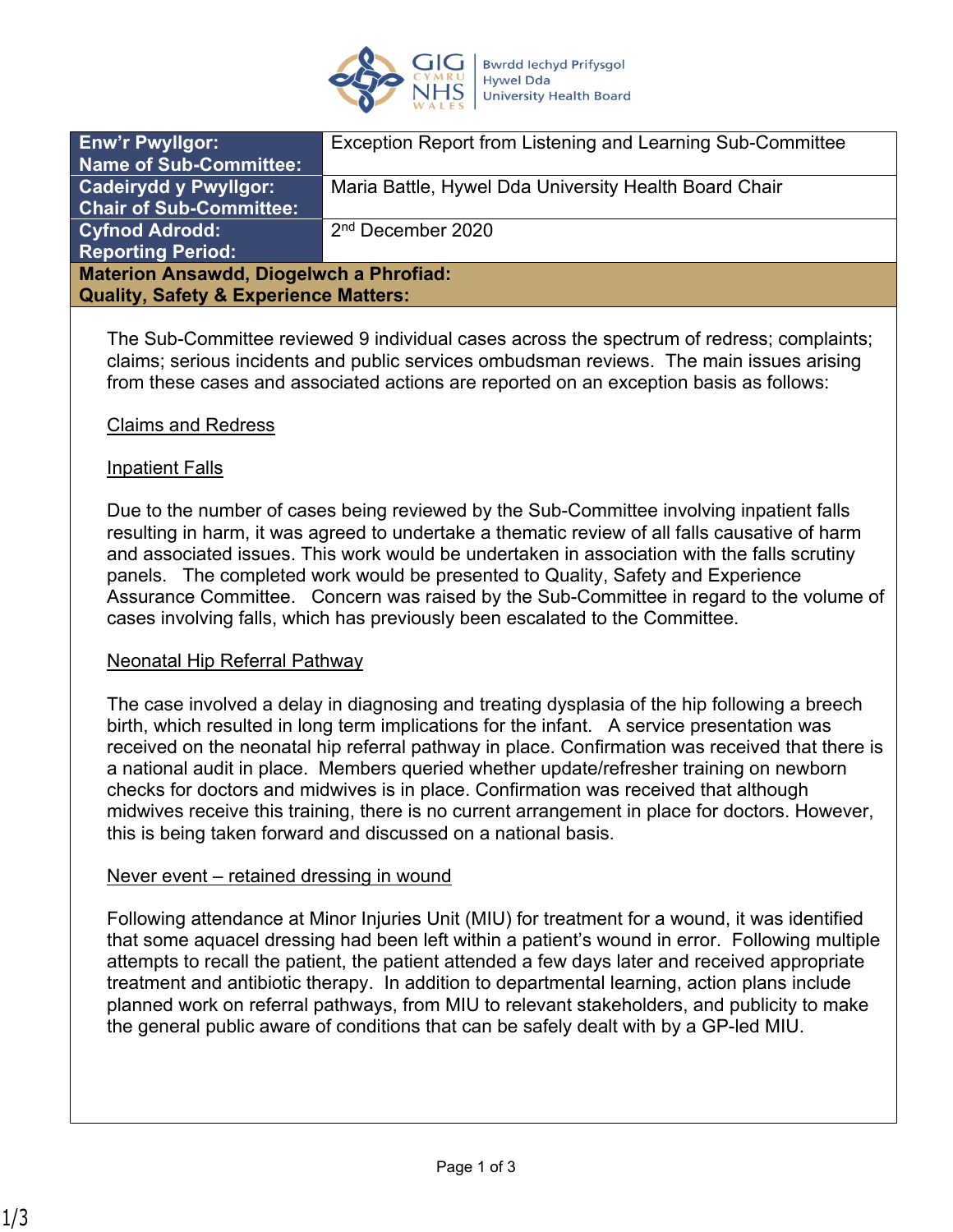# Public Services Ombudsman for Wales

# Delay in diagnosis and treatment

The Sub-Committee noted two Ombudsman final reports relating to the Health Board, which had been received since the previous meeting. The findings of the first report related to a delay in diagnosing a leak in the patient's bowel following surgery undertaken 9 days prior. The Ombudsman found that a CT scan should have been undertaken earlier. The patient's discharge from the surgical procedure, whilst not unsafe, may have been premature. There was no discharge summary or evidence of the patient being given post-surgical management on discharge. Recommendations made by the Ombudsman included reminding all staff of the NICE guidance on risk assessments and extended medication prescriptions for cancer surgery patients at risk of developing blood clots. There was a further recommendation to remind staff of the importance of completing a discharge summary, and the importance of the nature of the conversation held with patients before leaving hospital, ensuring the appropriate advice is provided.

# Communication and engagement with family

The second Ombudsman final report involved the transfer of an elderly patient under section to a mental health ward. The family disputed the need for transfer. It was concluded that the transfer was appropriate, however evidence of communication with the family was lacking and a review meeting should have been held earlier with the family to discuss the patient's behaviour and the rationale for transfer. Recommendations from the Ombudsman are that the Health Board prepares guidance for families on the different, but overlapping, purposes of the Mental Capacity Act (MCA) and the Mental Health Act (MHA) and when it would be appropriate for an Independent Mental Capacity Advocate (IMCA) to be present during an assessment. There was a further recommendation that a mechanism be introduced whereby if a family member is unhappy about a decision for admission under the MHA, even if agreed by the nearest relative, there is an option for a broader family group meeting to be held, time permitting.

Both action plans to meet the recommendations are progressing across the Health Board and no concerns were raised regarding compliance with timescales.

### **Complaints**

All 3 cases reviewed involved a delay in diagnosis. The first case due to an incorrect CT scan report; the second relating to a failure to escalate to an appropriate Consultant; and the third, a primary care case regarding failure to refer the patient to an Unscheduled Care (USC) clinic in a timely manner, in line with the appropriate guidance, which is being reviewed and taken forward by the practice. The 2 Health Board cases have been deferred for further evidence of learning assurance.

The Sub-Committee has planned further discussion with the Head of Radiology and Clinical Lead in respect of the themes emerging through the review of cases regarding radiology services.

#### **Risgiau:**